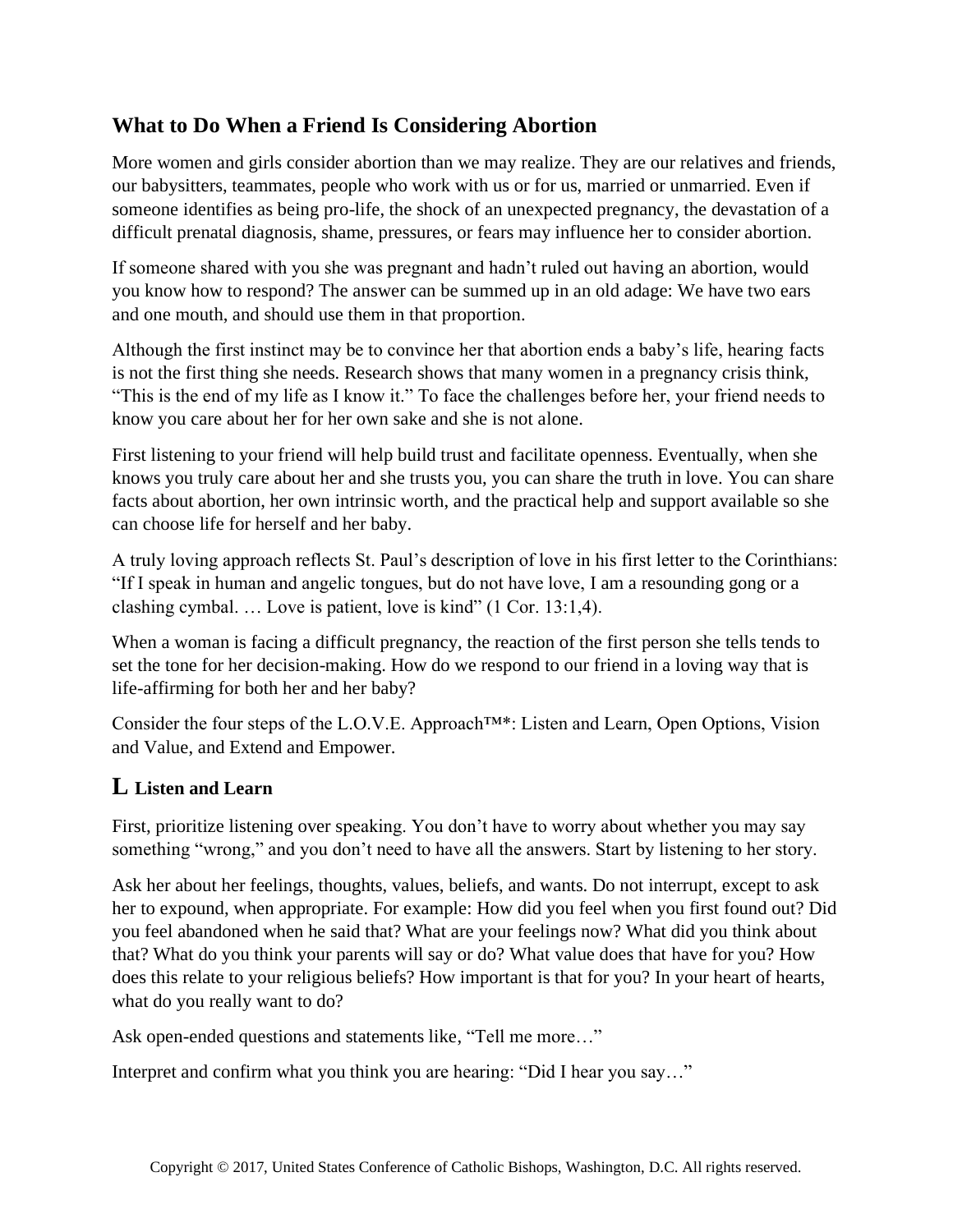Pay close attention to her body language. She may show from gestures of discomfort or a lack of eye contact that what she is saying does not actually reflect her innermost feelings, values, or wants.

Listen for clues to her needs so you can later bring up helpful ways to address those needs. Listen for her strengths and resources so you can later reflect them back to her, building up her confidence and courage.

# **O Open Options**

When her story is fully shared, it is your turn to provide factual information, always in a loving and caring way. You might share about the reality of abortion and the wounds that typically result. You might share experiences about having a baby, adoption, marriage, and how such things might apply in her situation. It's most helpful to keep the focus on her.

At the same time, avoid using the framework of adoption versus abortion. Research indicates that a woman with an unexpected, unwanted pregnancy often views all the possible outcomes of her pregnancy negatively: keeping her child, abortion, and adoption (which she tends to see as the worst of three "evils"). Research also "suggests that in pitting adoption against abortion, adoption will be the hands-down loser."<sup>1</sup> It's better to first focus on encouraging her that she can carry this baby to term.

## **V Vision and Value**

Awaken a vision in her for a healthier life (a vision she may never have had, or that may have dimmed). Help her value herself differently. She is a special creation, worthy of love. She is made in the image of God; as a woman, her maternity is a gift. Jesus loves her and even died for her.

Encourage her. Help her set and work towards goals that extend beyond her due date to help her see life beyond her pregnancy. Reassure her there is always hope and she is not alone. She can make positive, life-giving choices. She can do it.

### **E Extend and Empower**

Provide practical help and support. Her local pregnancy help center<sup>2</sup> can offer consultation, lists of community resources, and ultrasound services. Consider keeping such lists of resources in your car, purse, or wallet. Help her plan next steps. What would help her? A call from you? How can you contact her?

Pray with her and for her and her baby. The L.O.V.E. Approach<sup>™</sup> is a way to bring Christ's love at a crucial life-saving and life-defining moment. We are created to walk with and support one another; we don't need to fear reaching out in love. Help your friend experience the strength of God's message that resounds throughout time: "Do not fear: I am with you" (Isaiah 41:10).

<sup>1</sup> Swope, Paul F., "Abortion: A Failure to Communicate," *First Things*, April 1998.

https://www.firstthings.com/article/1998/04/004-abortion-a-failure-to-communicate.